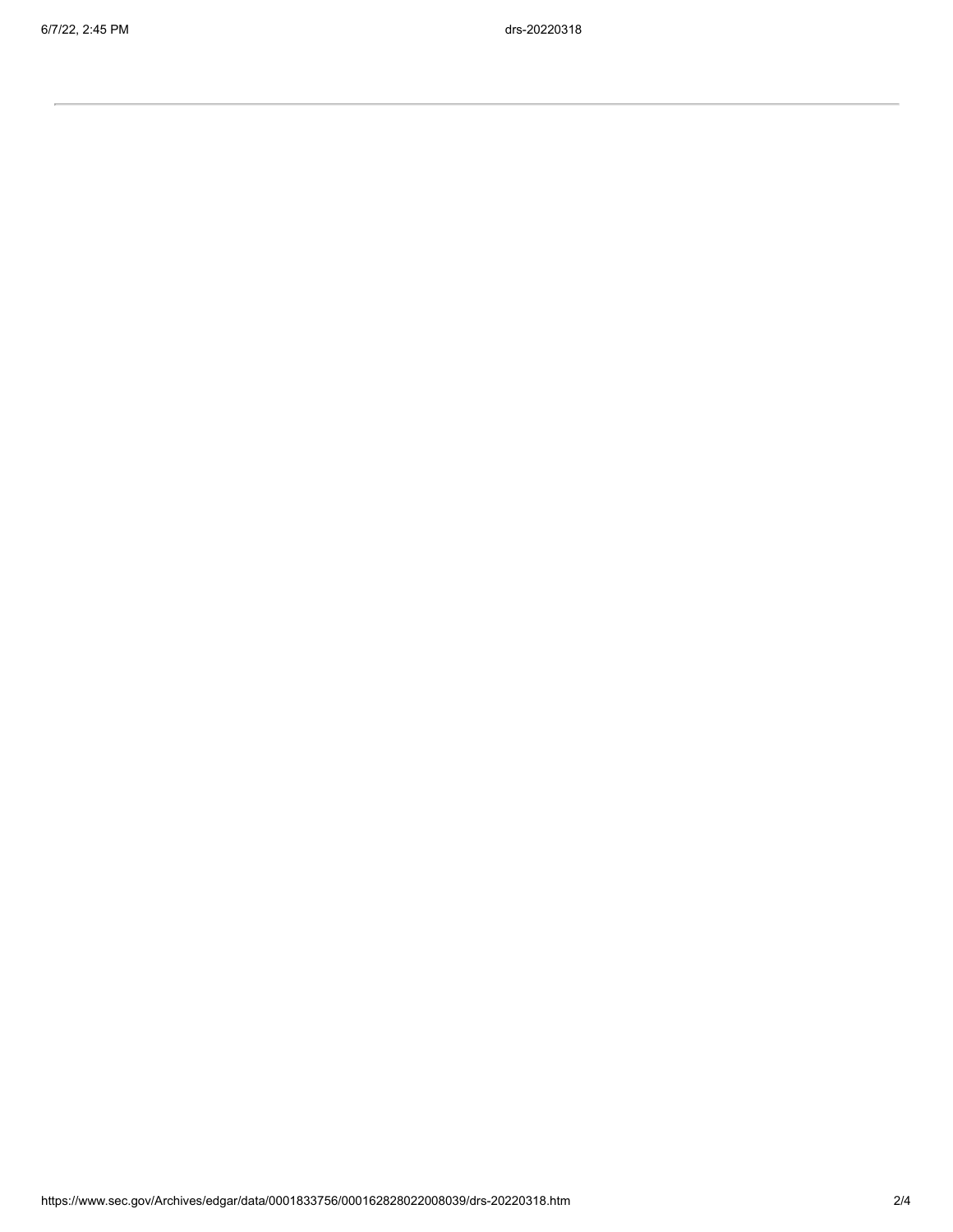#### **EXPLANATORY NOTE**

This Current Report on Form 8-K/A amends the Current Report on Form 8-K that was filed with the Securities and Exchange Commission (the "SEC") on March 24, 2022 (the "Initial Form 8-K") by Leonardo DRS, Inc. (the "Company"), concerning the decision of the Audit Committee of the Company's Board of Directors (the "Audit Committee") to select Ernst & Young LLP ("EY") as the Company's independent registered public accounting firm for the Company's fiscal year ending December 31, 2022, following the completion of the audit services provided by KPMG LLP ("KPMG") for the fiscal year ended December 31, 2021 and the filing of the Company's 2021 Annual Report on Form 10-K on March 28, 2022.

#### **Item 4.01. Changes in Registrant's Certifying Accountant.**

As previously reported in the Initial Form 8-K, on March 18, 2022, the Audit Committee selected EY as the Company's independent registered public accounting firm for the Company's fiscal year ending December 31, 2022.

On March 28, 2022, upon the filing of the Company's Annual Report on Form 10-K for the fiscal year ended December 31, 2021 with the SEC, KPMG was dismissed.

KPMG's reports on the Company's consolidated financial statements as of and for the fiscal years ended December 31, 2021 and 2020 did not contain any adverse opinion or disclaimer of opinion, nor were they qualified or modified as to uncertainty, audit scope, or accounting principles.

During the fiscal years ended December 31, 2021 and 2020, and the subsequent interim periods through March 28, 2022, there were: (i) no disagreements within the meaning of Item  $304(a)(1)(iv)$  of Regulation S-K and the related instructions between the Company and KPMG on any matters of accounting principles or practices, financial statement disclosure, or auditing scope or procedure which, if not resolved to KPMG's satisfaction, would have caused KPMG to make reference thereto in their reports; and (ii) no "reportable events" within the meaning of Item  $304(a)(1)(v)$  of Regulation S-K.

The Company has requested that KPMG furnish a letter addressed to the SEC stating whether or not it agrees with the above statements. A copy of KPMG's letter, dated March 31, 2022, is filed as Exhibit 16.1 to this Form 8‑K.

During the fiscal years ended December 31, 2021 and 2020 and the subsequent interim periods through March 28, 2022, neither the Company nor anyone on its behalf has consulted with EY regarding: (i) the application of accounting principles to a specific transaction, either completed or proposed, or the type of audit opinion that might be rendered on the Company's financial statements, and neither a written report nor oral advice was provided to the Company that EY concluded was an important factor considered by the Company in reaching a decision as to any accounting, auditing, or financial reporting issue; (ii) any matter that was the subject of a disagreement within the meaning of Item 304(a)(1)(iv) of Regulation S-K and the related instructions; or (iii) any reportable event within the meaning of Item  $304(a)(1)(v)$  of Regulation S-K.

#### **Item 9.01. Financial Statements and Exhibits**

#### **(d) Exhibits.**

Exhibit Number Description

16.1 Letter from [KPMG](https://www.sec.gov/Archives/edgar/data/0001833756/000162828022008039/drs8-karesponseletter.htm) LLP

104 Cover Page Interactive Data File (formatted as Inline XBRL)